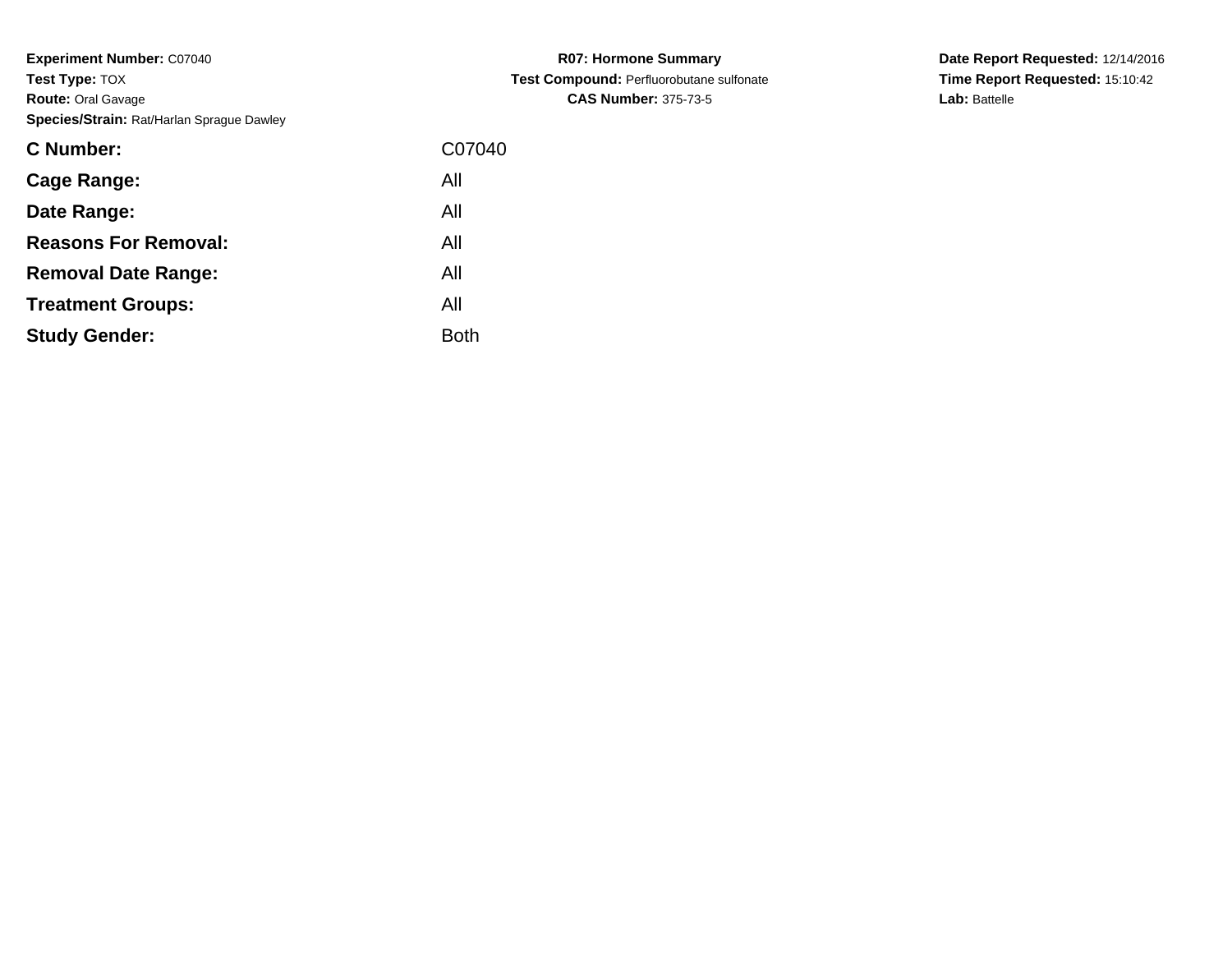## **R07: Hormone Summary Test Compound:** Perfluorobutane sulfonate**CAS Number:** 375-73-5

**Date Report Requested:** 12/14/2016 **Time Report Requested:** 15:10:42**Lab:** Battelle

|                              |                                     |                            | <b>Male</b>               |                                     |                            |                           |
|------------------------------|-------------------------------------|----------------------------|---------------------------|-------------------------------------|----------------------------|---------------------------|
| Terminal<br><b>Sacrifice</b> |                                     |                            |                           | <b>Treatment Groups (mg/kg/day)</b> |                            |                           |
|                              |                                     | 0                          | 62.6                      | 125                                 | 250                        | 500                       |
| SD 28 - 28                   | Testosterone (ng/mL)                | $3.241 \pm 0.508$ (9)      | $3.102 \pm 0.767$ (10)    | $2.537 \pm 0.535(10)$               | $4.111 \pm 0.582$ (9)      | $3.724 \pm 1.293$ (9)     |
| SD 28 - 28                   | Thyroid Stimulating Hormone (ng/mL) | $23.267 \pm 2.787$ (9)     | $26.640 \pm 3.927(10)$    | $25.510 \pm 2.531(10)$              | $23.760 \pm 2.583(10)$     | $32.189 \pm 3.147(9)$     |
| SD 28 - 28                   | Triiodothyronine (ng/dL)            | $117.756 \pm 8.312$ (9) ** | $87.850 \pm 5.003$ (10) * | $64.480 \pm 3.079$ (10) **          | $60.200 \pm 4.104$ (10) ** | $50.444 \pm 0.444$ (9) ** |
| SD 28 - 28                   | Free Thyroxine (ng/dL)              | $2.094 \pm 0.090$ (9) **   | $0.644 \pm 0.037$ (10) ** | $0.321 \pm 0.012$ (10) **           | $0.300 \pm 0.000$ (10) **  | $0.300 \pm 0.000$ (9) **  |
| SD 28 - 28                   | Total Thyroxine (ug/dL)             | $3.344 \pm 0.177$ (9) **   | $0.900 \pm 0.093$ (10) ** | $0.220 \pm 0.047$ (10) **           | $0.100 \pm 0.033$ (10) **  | $0.289 \pm 0.065$ (9) **  |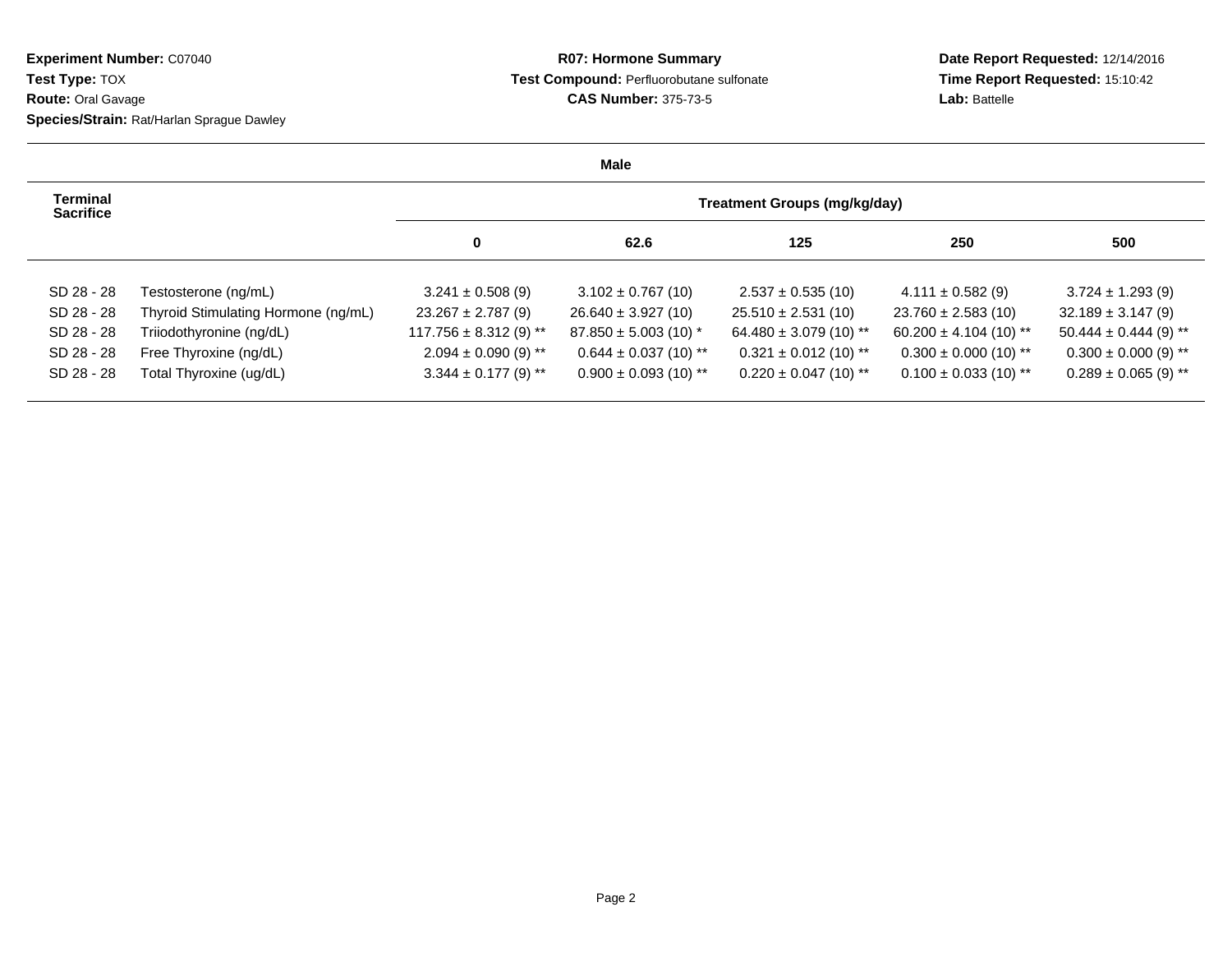## **R07: Hormone Summary Test Compound:** Perfluorobutane sulfonate**CAS Number:** 375-73-5

**Date Report Requested:** 12/14/2016 **Time Report Requested:** 15:10:42**Lab:** Battelle

|                                     |                                     |                            | Female                     |                                     |                           |                           |
|-------------------------------------|-------------------------------------|----------------------------|----------------------------|-------------------------------------|---------------------------|---------------------------|
| <b>Terminal</b><br><b>Sacrifice</b> |                                     |                            |                            | <b>Treatment Groups (mg/kg/day)</b> |                           |                           |
|                                     |                                     | 0                          | 62.6                       | 125                                 | 250                       | 500                       |
| SD 28 - 28                          | Testosterone (ng/mL)                | $0.312 \pm 0.064$ (10) *   | $0.323 \pm 0.060$ (10)     | $0.578 \pm 0.128$ (10)              | $0.431 \pm 0.080$ (9)     | $0.449 \pm 0.060$ (9)     |
| SD 28 - 28                          | Thyroid Stimulating Hormone (ng/mL) | $11.920 \pm 1.287(10)$     | $14.564 \pm 1.055(10)$     | $12.550 \pm 1.056$ (10)             | $14.400 \pm 1.147(9)$     | $13.758 \pm 0.993$ (9)    |
| SD 28 - 28                          | Triiodothyronine (ng/dL)            | $89.290 \pm 5.566$ (10) ** | $61.810 \pm 3.336$ (10) ** | $61.530 \pm 3.328$ (10) **          | $52.367 \pm 1.869$ (9) ** | $51.278 \pm 0.870$ (9) ** |
| SD 28 - 28                          | Free Thyroxine (ng/dL)              | $1.535 \pm 0.080$ (10) **  | $0.723 \pm 0.047$ (10) **  | $0.553 \pm 0.034$ (10) **           | $0.475 \pm 0.043$ (9) **  | $0.355 \pm 0.025$ (9) **  |
| SD 28 - 28                          | Total Thyroxine (ug/dL)             | $3.100 \pm 0.153$ (10) **  | $1.480 \pm 0.085$ (10) **  | $1.120 \pm 0.051$ (10) **           | $0.900 \pm 0.076$ (9) **  | $0.967 \pm 0.088$ (9) **  |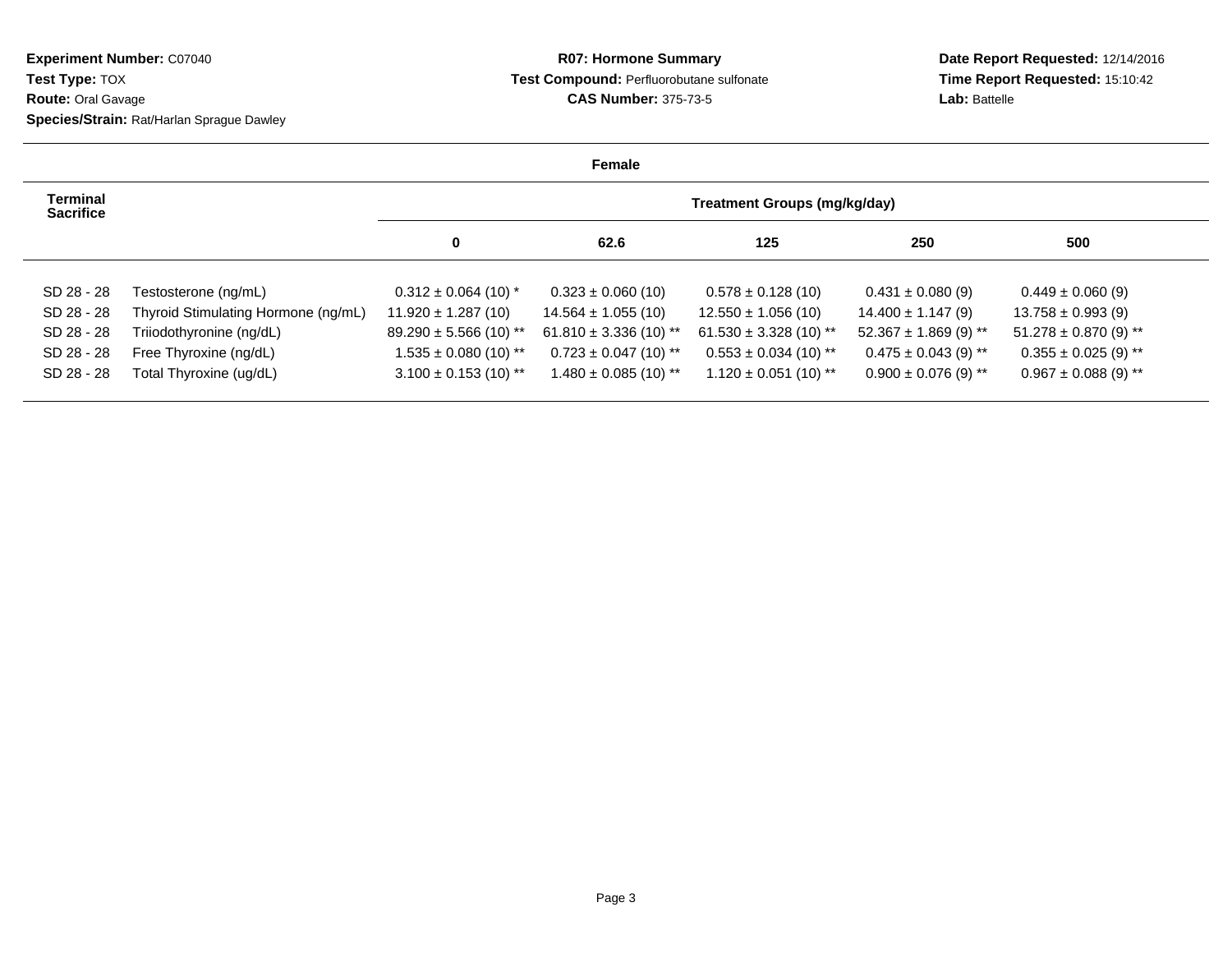|                                     |                                     |                                        | Female |
|-------------------------------------|-------------------------------------|----------------------------------------|--------|
| <b>Terminal</b><br><b>Sacrifice</b> |                                     | <b>Treatment Groups</b><br>(mg/kg/day) |        |
|                                     |                                     | 1000                                   |        |
| SD 28 - 28                          | Testosterone (ng/mL)                | 0.293(1)                               |        |
| SD 28 - 28                          | Thyroid Stimulating Hormone (ng/mL) | 30.500(1)                              |        |
| SD 28 - 28                          | Triiodothyronine (ng/dL)            | 50.000(1)                              |        |
| SD 28 - 28                          | Free Thyroxine (ng/dL)              | 0.383(1)                               |        |
| SD 28 - 28                          | Total Thyroxine (ug/dL)             | 0.800(1)                               |        |